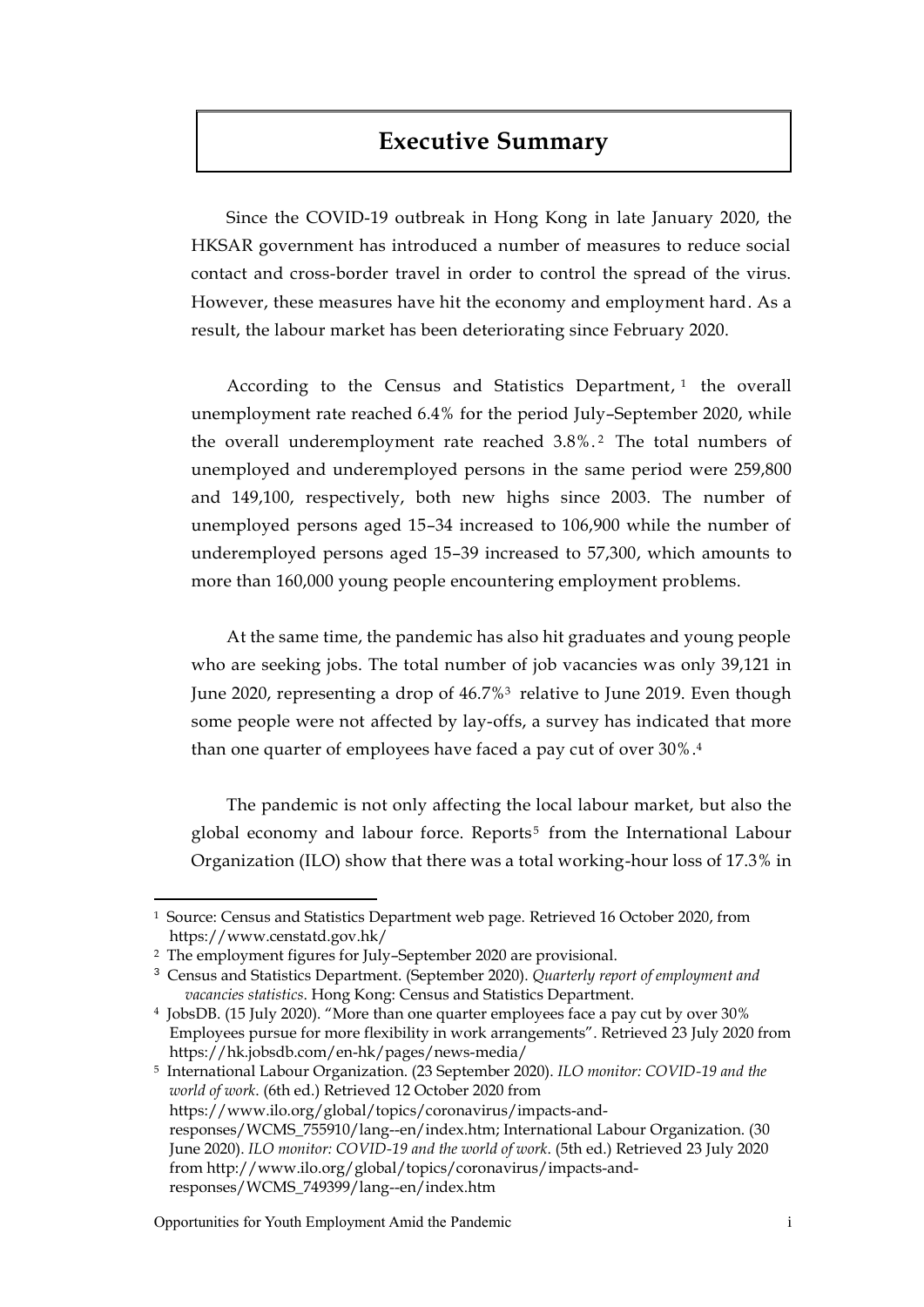the second quarter of 2020 relative to the fourth quarter of 2019, representing 495 million full-time equivalent jobs. The crisis is expected to continue into 2021. The ILO has also pointed out that the younger and older age cohorts of the working population, as well as those in informal employment, have been hit particularly hard, more so than in past economic crises.

Facing the unclear employment future amid the pandemic, society needs to seek innovative and feasible solutions to address the youth employment problem, and young people need to make more forward-looking preparations in this new environment. Through an online survey and indepth interviews with individuals who have encountered employment difficulties, this study seeks to understand the specific struggles of young people, their attitudes and specific actions taken to equip themselves to deal with the new employment market. It also aims to understand the changes of the overall economic environment and labour market through expert interviews. By synthesizing these analyses and findings, it is hoped that feasible recommendations can be made to address the youth employment problem amid the pandemic.

This study uses data collected by three methods during the period September–October 2020: an online survey of 600 members of The Hong Kong Federation of Youth Groups aged 18–34 who have left school, case interviews with 20 young people in the same age group who have encountered employment problems during the pandemic, and interviews with four experts.

#### **Main Discussion**

**1. The pandemic has exposed the structural problems of the labour market while the rapidly changing market environment has brought about a "gig economy". The job training programmes in Hong Kong implement changes too slowly to address this ever-changing labour market. Job training mechanisms need to be improved in order to respond to the market more quickly.**

The global outbreak of the coronavirus has struck the world economy and employment hard. According to the analysis of the ILO, the working-hour losses include shorter hours, being employed but not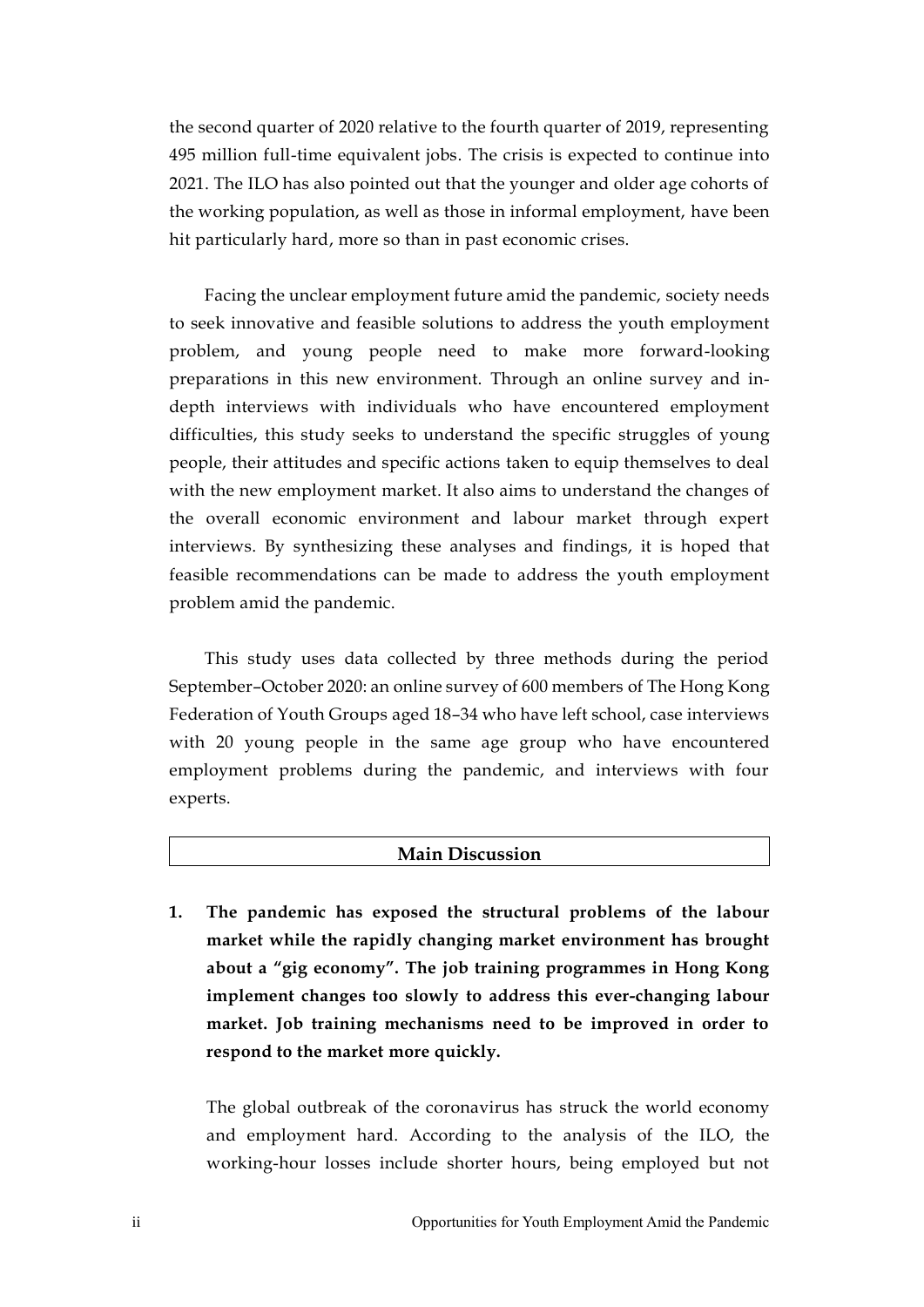working, unemployment and inactivity. The pandemic has also exposed the structural problems of the labour market. According to the analyses of the scholar interviewed, the global pandemic and problems in international politics have made demand unstable and unpredictable. Therefore, companies need to modify their business models and manpower policies rapidly. In addition, a "gig economy" has emerged as a result of changes in attitudes towards work and its value among the younger generation, more of whom are engaging in informal employment. However, those in such informal jobs are often among those laid off first during economic downturns, which reflects the structural disadvantage of the position of youth in the labour market.

The scholar interviewed said that industries change quickly but job training programmes in Hong Kong implement changes too slowly. The institutions that undertake training programmes also lack business acumen so their programmes may not meet business demands. The current job training mechanisms are lagging behind and need improvements.

**2. The number of unemployed and underemployed youth has greatly increased. This means that the income of many young people has fallen because of unemployment, reduced working hours or being furloughed. Those with no full-time work experience and marginal workers such as temporary workers, part-time workers and freelancers are the hardest-hit groups.**

The number of unemployed persons aged 15–34 was 106,900 in the third quarter of 2020 while the number of underemployed persons aged 15–39 was 57,300 in the same period. The significant increase in the number of underemployed indicates that many employed people are facing reduced working hours or being furloughed.

### **a. Young jobseekers who lack work experience**

The survey shows that 55.0% of 600 young respondents who had left school had encountered employment problems. Most had "failed to find jobs" (22.0%), followed by those who "had reduced working hours" (17.8%), "had been put on furlough" (17.5%), "had income reduced due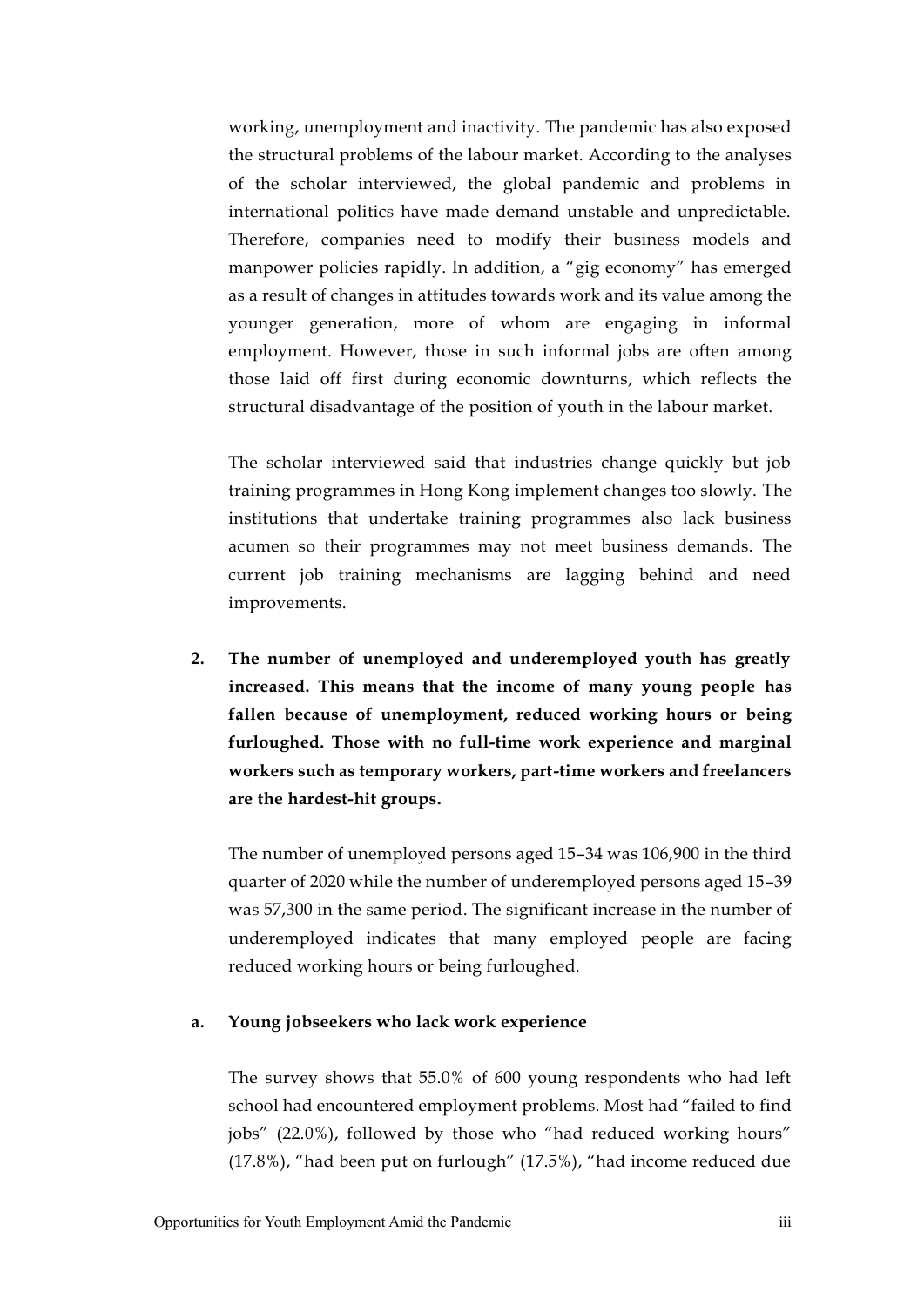to fewer clients" (13.7%) and "took a pay cut" (11.8%). Only 5.8% said they had been "laid off". The younger group, aged 18–24, was more likely to have "failed to find jobs" and encountered "reduced working hours". They were also more worried about being "unable to accumulate work experience" and being "unable to accumulate professional experience".

A graduate interviewed said that he had not yet received a job offer though he had been seeking work since June at the time of the interview in mid-September. He believed the reason was that he had no full-time work experience. Experts said that many companies are reducing their headcount and so only choose candidates with experience if they have a choice. Therefore, young jobseekers who lack work experience are more affected during economic downturns. They need to accumulate work experience in order to compete with other jobseekers when the economy becomes stable, otherwise their employment opportunities will be affected long-term.

### **b. Marginal workers**

Another hard-hit group is that of marginal workers, such as temporary workers, part-time workers and freelancers. In-depth interviews show that these marginal young workers are more likely to encounter employment problems. For instance, they are usually the first to be laid off and have their working hours reduced. A part-time event security guard said he had only worked for a few days since the pandemic began because many events had been cancelled. He had almost zero income during this period. In fact, more and more young people are involved in informal roles in the gig economy. Whenever the economy is in recession, they will lose their income immediately. They need to be more adaptable and to possess a variety of skills in order to develop their career.

**3. In the gig economy, marginal workers who are flexible and able to develop a variety of employment skills should find it easier to make a living during the pandemic. Young people can learn different kinds of skills by continuing their education to adapt to the changing labour market.**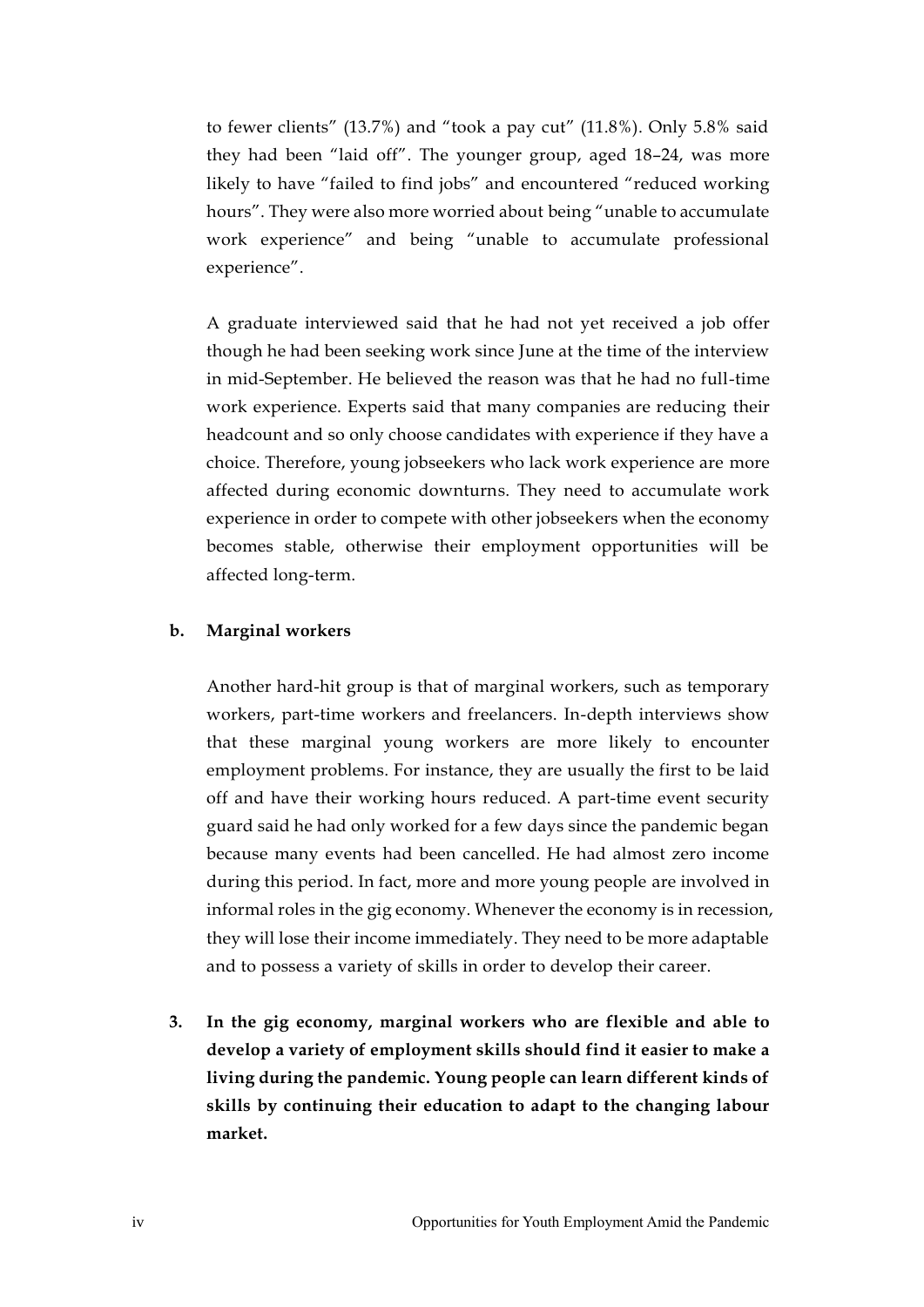In the gig economy, marginal workers can improve their opportunities in the labour market and balance the risks by developing a variety of employment skills and being flexible. For instance, a freelance debate instructor for secondary schools interviewed said that her jobs had been suspended due to the pandemic. Fortunately, she had also been working as a journalist in a media organization, so she was able to maintain some income. Experts interviewed said that the demand for commercial applications of technology has increased because technology is used to arrange job procedures in response to changes in the business environment. The manpower demand for medical-related industries has also increased due to the pandemic. There have also been labour shortages in certain industries, such as elderly care and construction. The experts encourage young people to get training in these areas in the current context in order to adapt to the changing labour market.

**4. Respondents to the survey were not optimistic about future employment. They agreed that new types of employment will emerge in the labour market and many stated that they are willing to adapt to new market demands by learning new skills. But they are not sure how they can transform themselves and they may not have the necessary knowledge and skills. The governments of Singapore, South Korea and Taiwan have seized the chance to speed up the digital transformation of society or planned ahead for the post-pandemic revitalization in addition to encouraging employment training. Hong Kong can refer to these policies.**

Young people are not optimistic about their future employment. The survey shows that only 14.8% of the respondents think the employment situation in Hong Kong will be better post-pandemic than pre-pandemic, while 39.7% think it will be worse. Most agree that new types of employment will emerge in the labour market and 66.0% agree that adapting to new demands is "necessary". However, they encounter difficulties of transformation such as "not knowing what occupations to switch to" (55.6%), "lacking knowledge and skills to switch occupations" (53.3%) and "not knowing where the opportunity is" (36.9%). In-depth interviews also indicate that young people are very willing to improve their skills and academic credentials, but the pandemic has made it harder because they may not be able to afford tuition fees due to unstable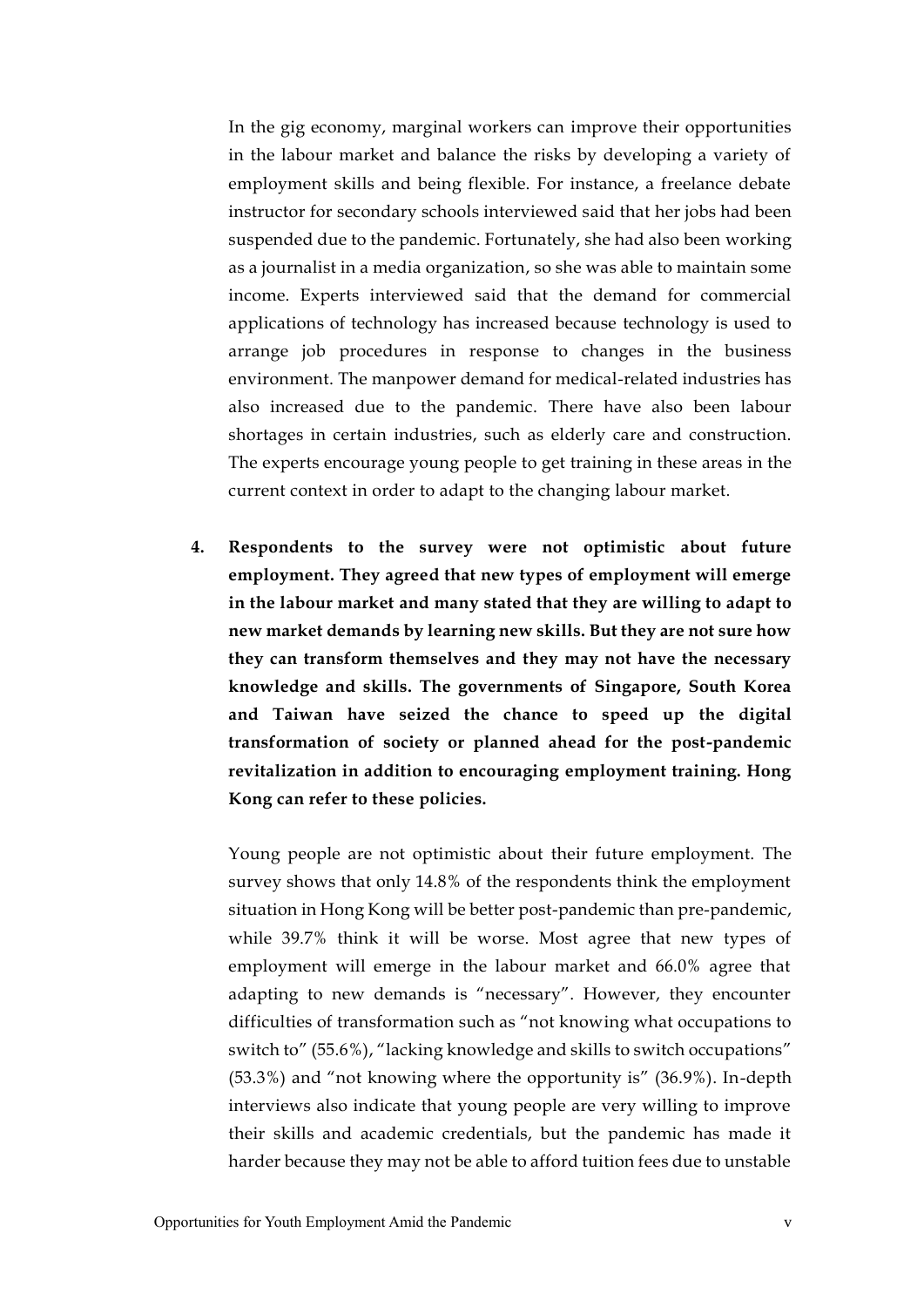employment.

The employment measures taken by the governments of Singapore, South Korea and Taiwan in response to the pandemic include directions for future economic development in addition to encouraging employment training. The government of Singapore has implemented measures for digital transformation, such as providing incentives for small businesses to use digital solutions and encouraging technology industry-led solutions to reopen Singapore safely. South Korea has also seized the chance to promote digital applications, such as building digital infrastructures, developing talent pools and encouraging remote working and business operations. Taiwan has prepared for the postpandemic revitalization of some key industries in order to meet the need for economic restructuring in the future. These plans and directions are good references for Hong Kong.

**5. Some young people who encounter employment problems are reluctant to switch occupation because the context of the pandemic is unstable, making it difficult to plan ahead. Some also fail to adjust their mindset. It may help them to overcome this career development difficulty if society can provide opportunities for them to experience other occupations and help them adjust their mindset.**

Some young people who encounter employment problems are reluctant to switch occupation for two main reasons:

## **a. The pandemic is unstable context. Workers are unable to predict if they can return to their jobs within a short time.**

The pandemic situation fluctuates. Many companies are operating intermittently and staff are unable to predict when they can resume their duties. Any planning is therefore difficult. Even if the income from their job is reduced, workers do not dare to switch occupation or to work parttime. A flight attendant said that she could only rely on her basic salary at the time of interview. She said she would lose her basic salary and the stand-by opportunity if she switched occupation. But she could not predict the stability of a new occupation so she dared not make a change.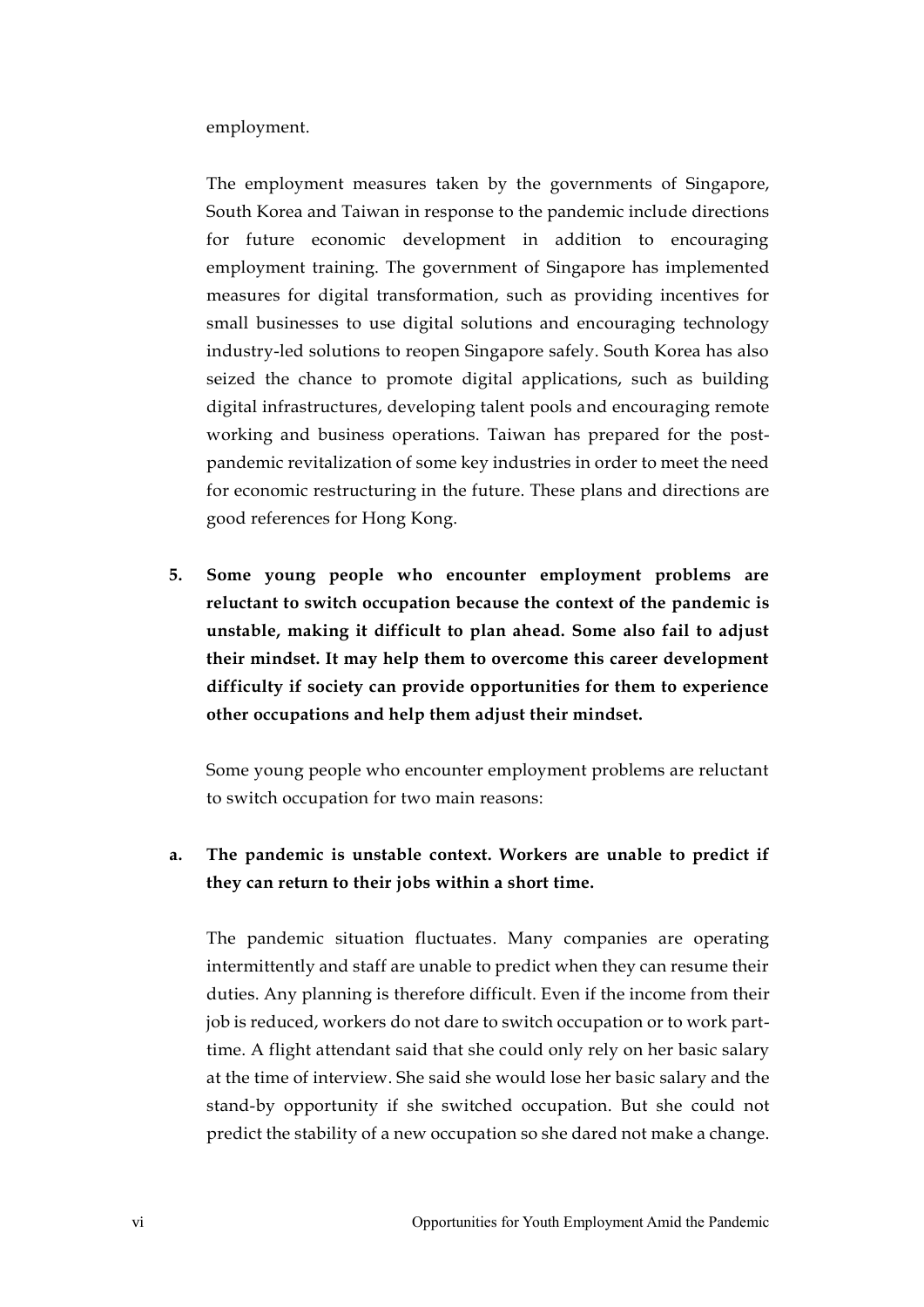## **b. More experienced workers fail to adjust their mindset to find a secondary job opportunity when facing employment problems.**

A travel agency manager said that he was reluctant to switch occupation and accept a sharp pay cut. The survey also found that relatively few respondents were willing "to take up an entry-level job" (61.5%) or "to take up a trainee job" (57.3%) if encountering employment difficulties. Those who were unwilling to take up these jobs mainly cared about pay and job status. Experts suggested that no matter if it is due to the unstable context of the pandemic or the difficulty of mental adjustment, young people should clarify their goals and adjust their mindset gradually so as to be prepared for the next job. It may help them to overcome this career development difficulty if relevant policy or services can offer opportunities to experience other occupations and help them adjust their mindset.

**6. Respondents think that both government and employers can be more active in supporting youth employment, such as offering more parttime jobs and trainee jobs and helping young people to meet new market needs through training. A representative of the Manufacturer's Association agreed that offering trainee jobs is a feasible solution while part-time jobs would depend on the nature of the job. The government can respond more proactively to unemployed youth's demand for job training and help them return to or access the labour market.**

Survey respondents generally thought that both government and employers could play a more active role in supporting youth employment. Employers can "offer part-time jobs" (67.5%) and "offer trainee jobs" (58.7%), while the government should "provide unemployment allowance" (44.8%), "subsidize more trainee jobs" (42.7%), "help young people acquire employment skills" (42.2%) and "subsidize youth continuing learning" (42.2%). Some interviewees suggested that employers and the government could split full-time jobs into part-time ones to suit existing work demand and budgets so that more people can be employed. Others suggested that the government could work with companies and offer more trainee jobs for young people to accumulate work experience. A representative from the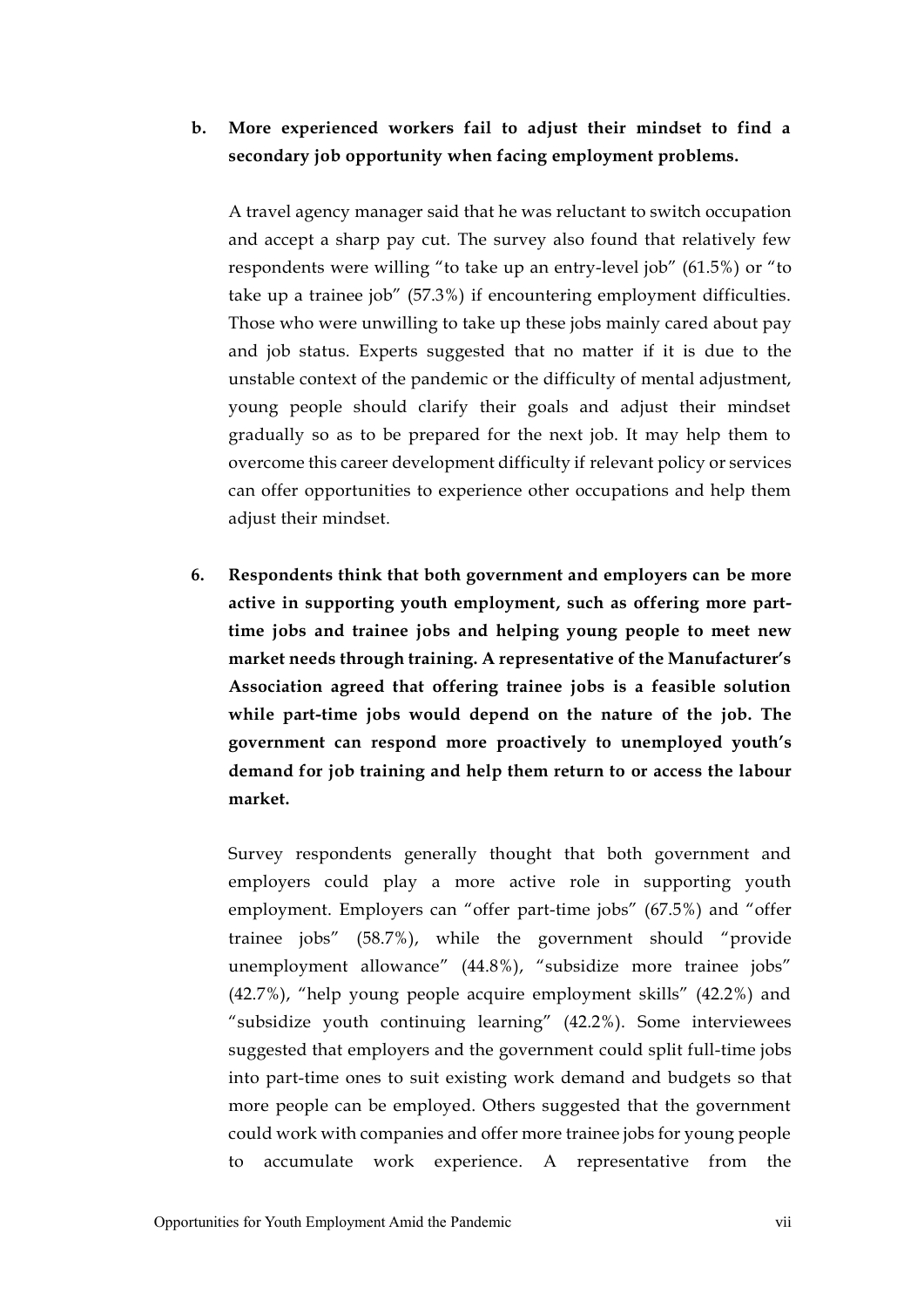Manufacturer's Association supported the idea of offering trainee jobs, but he said that enterprises should be more open to making use of parttime employees, half-time employees or even outsourcing to complete high-cost tasks. There may not be sufficient incentive for them to split full-time jobs into part-time ones.

As for the suggestion that government could encourage young people to enhance their employability in their free time, one supporting measure of the government is the "Love Upgrading Special Scheme" launched by the Employees Retraining Board (ERB). The unemployed, regardless of the industry or their educational attainment, may enrol and receive a retraining allowance. However, places on these training courses are currently limited. Applicants may not be able to obtain appropriate training and the allowance immediately. If the government can meet the demand, it would be more effective than simply providing an unemployment allowance.

### **Recommendations**

Based on the above findings and discussion, the following recommendations are offered with the aims of speeding up the response to economic restructuring, encouraging more employment opportunities and facilitating young people's return and access to the labour market. It is hoped that more opportunities can be provided for youth employment amid the pandemic.

**1. Introduce an employee training scheme in which programmes are proposed by the business sector to meet new demands for manpower quickly.**

**The government should introduce an employee training scheme in which programmes are proposed by the business sector in order to speed up the process of programme design and launch. This new model aims at enhancing the flexibility of programmes and meeting new demands for manpower quickly. The government can invite large and medium-sized enterprises to propose new types of jobs with demand through the ERB. The enterprises would take part in the programme design and offer relevant positions to those who have**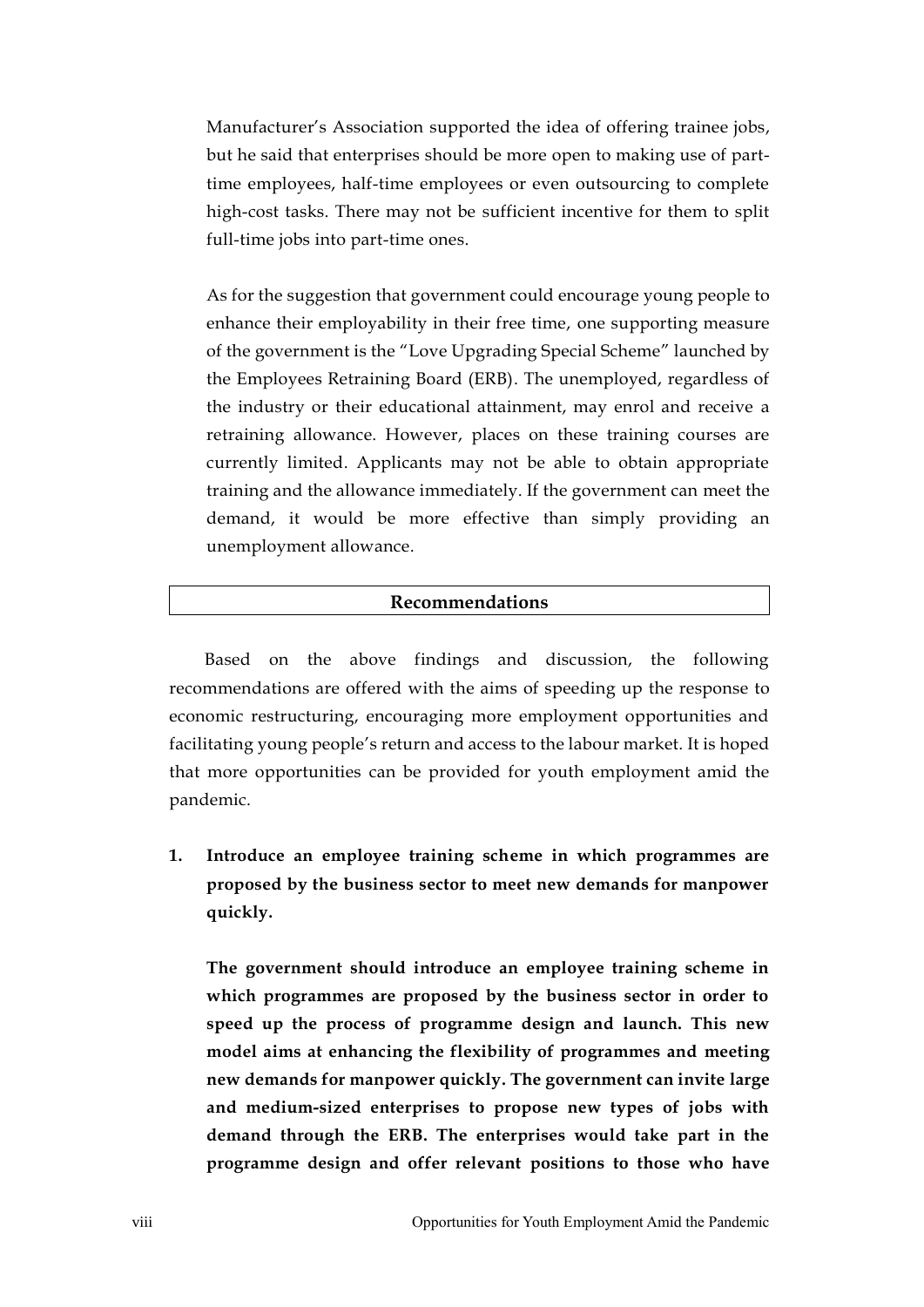**completed the training. The government would be responsible for the training costs and trainee allowance. The whole process should be completed in six months to one year in order to meet new demands of the labour market.**

**2. Offer trainee programmes for university graduates to help them gain work experience amid economic downturns.**

**The government should offer trainee programmes for university graduates to help them gain work experience amid economic downturns. The government could provide an allowance for enterprises that employ graduates within a training period of six to twelve months. The training allowance could be set at the level of half the median graduate salary, with the remaining part paid by the employer. Meanwhile, the number of employees covered in this trainee programme should not be counted in the Employment Support Scheme to ensure extra employment opportunities are created.**

**3. Provide tax breaks for enterprises that offer more part- or half-time jobs to encourage more employment opportunities.**

**The government should provide tax breaks for enterprises that offer more part- or half-time jobs during economic downturns. In view of the massive lay-offs of marginal positions (e.g., freelancers, part-time workers), the government can encourage more employment opportunities by offering tax reductions to enterprises that are able to expand and offer extra part-time jobs. Such enterprises may include those in the sectors of finance, property management, online marketing, elderly care, etc. The jobs that are eligible for tax reduction should be counted in addition to the existing headcounts to avoid affecting existing employment.**

**4. Introduce a diversified local working holiday scheme that provides an opportunity to experience other jobs so that young people can be better prepared for the next stage of their career.**

**Youth service agencies can introduce a diversified local working holiday scheme for young people who have encountered employment**